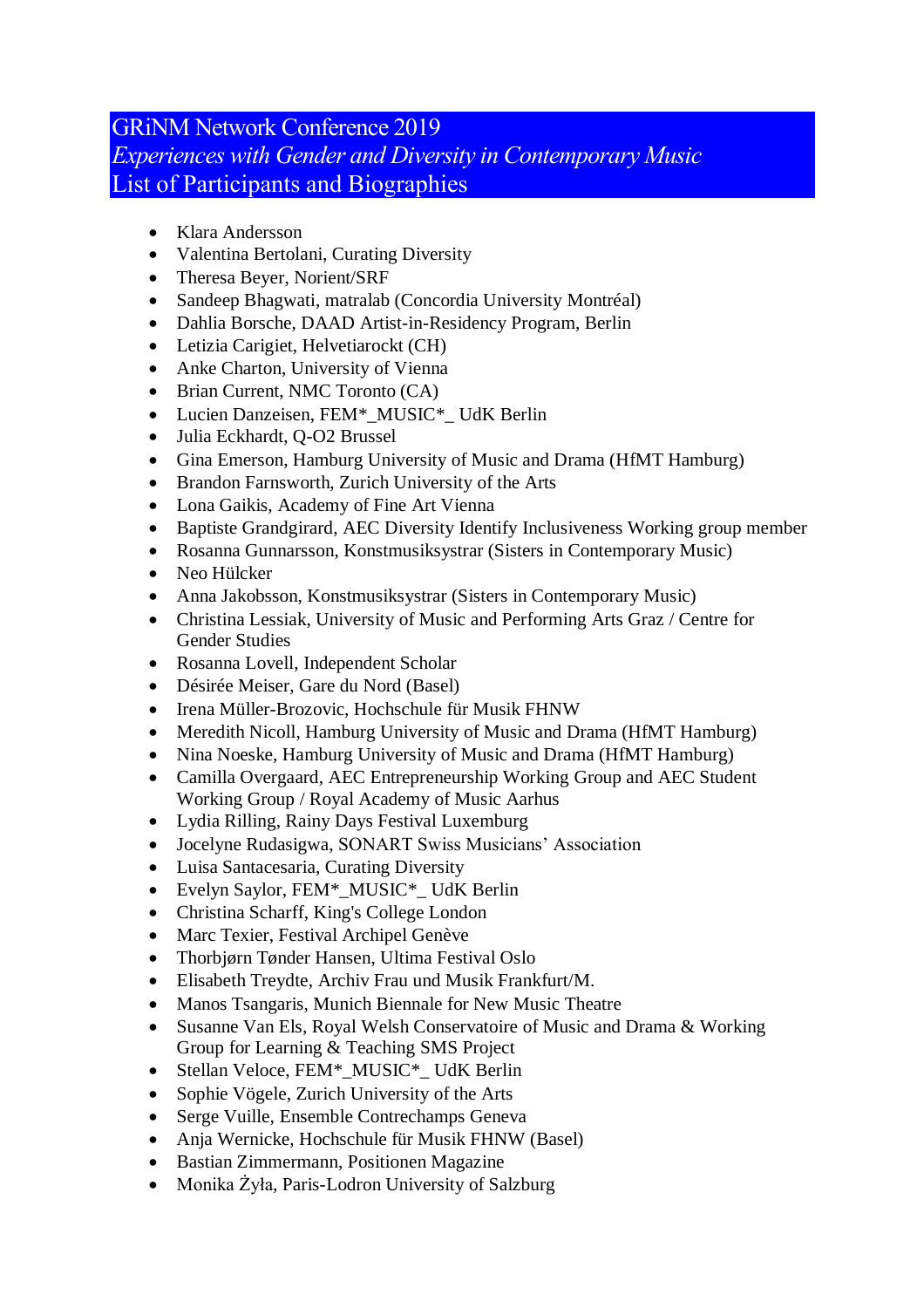# **Biografien**

## Klara Andersson

## *Fågelle*

Klara Andersson is a sound artist and composer working with questions of identity, hierarchies and power. Through her art she researches unexplored digital materials and human stories like archaeological artifacts from her generation; chat conversations, webcam videos, and forgotten websites which contain information about our times. Text, sound and the performative presence are all tools that move her works between different art forms and contexts where sound is allowed to act more or less musically.

## Valentina Bertolani

## *Curating Diversity*

Valentina Bertolani is a musicologist specialized in experimental and electronic music, collective improvisation, and cultural diplomacy. She is also interested in cultural policy and tensions between transnational and local cultural networks. She is one of the co-editors of the book Live-Electronic Music: Composition, Performance, Study (Routledge 2018). Her work has been published in miscellaneous volumes and in Music Theory Online and presented at numerous international conferences. She hold a PhD from the University of Calgary (Canada) where she was the recipient of various awards and scholarships, such as the prestigious Izaak Killam Walton Scholarship. She pursued master and bachelor degrees from the Department of Musicology and Cultural Heritage at the University of Pavia. She received the Deep Listening® certificate from the Deep Listening Institute created by Pauline Oliveros. She taught undergraduate courses and seminars at the University of Calgary (Canada) and University of Birmingham (UK).

#### Theresa Beyer

## *Norient/SRF*

Theresa Beyer has studied ethnomusicology in Bern and works as a journalist and editor with Swiss Public Radio SRF 2 Kultur. She covers topics such as contemporary music, digital culture, gender and electronic music between pop and avant-garde for one-hour programmes (a.o. "Kontext", "Musik unserer Zeit") and for shorter daily formats. Since 2011, Theresa Beyer is core team member of the international music research network Norient.com, where she works as editor and curator, publishes books about underground music worldwide, cocurates exhibitions and concerts and is involved with the Norient Music Film Festival. In 2016, she received the Reinhard-Schulz-Prize for Contemporary Music Journalism, awarded by the International Music Institute Darmstadt (IMD).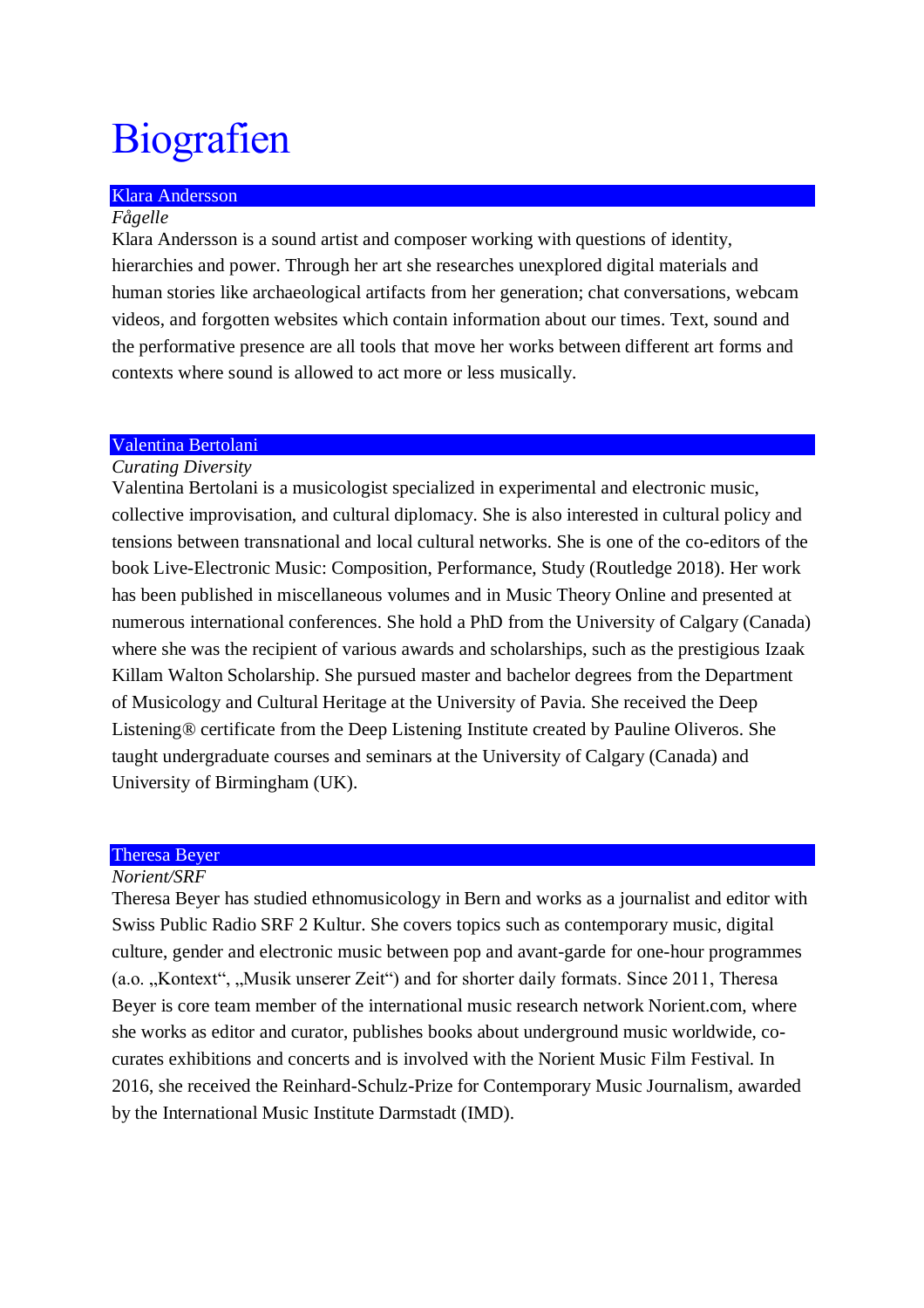## Sandeep Bhagwati

## *matralab (Concordia University Montréal)*

Sandeep Bhagwati is a composer, conductor, poet, theatre maker and researcher. Born in India, he has lived in several European countries before coming to Montréal in 2006 as a Canada Research Chair in Inter-x Art at Concordia University, where he founded and directs the matralab - a lab for research-creation in performing arts. His compositions and comprovisations, among them several experimental operas and large scale orchestra works, but also many chamber and vocal compositions for musicians of many cultures are performed worldwide by leading performers and at prestigious festivals and venues. He leads ensembles of trans-traditional music in Montréal, Berlin and Pune and has published widely on transcultural music. He is also a leading researcher and developer of music technologies, especially new score formats that allow musicians to interact with their environment and audiences in real time.

#### Dahlia Borsche

## *DAAD Artist-In-Residence programme*

Dahlia Borsche is a musicologist and curator. In 2019 she has taken on the position as Head of Music at the DAAD Artist-In-Residence programme. Dahlia Borsche was active as a promoter, DJ, coordination manager and producer (CTM Festival Berlin, Labor Sonor et al.). From 2014-2019 she co-curated CTM's discourse programme. As a musicologist, her most recent engagement was at Humboldt-University's Chair for Trans-Cultural Musicology in the Department of Musicology and Media Studies. Her research interests focus on contemporary and transcultural music processes, thereby expanding traditional discipline boundaries to the fields of sound, urban and cultural studies.

## Letizia Carigiet

## *Helvetiarockt*

Letizia Carigiet holds a Master degree in German Literature (focus on Medieval German Literature and Digital Humanities) has gained a diverse range of experience in organisations working on gender equality and youth policy. She has been working for Helvetiarockt for 1.5 years as project manager for Female Band Workshops, which offers young women their first band and stage experience.

#### Anke Charton

## *University of Vienna*

Anke Charton is Assistant Professor of Theatre with the Department of Theatre, Film and Media Studies at the University of Vienna. She studied at the universities of Leipzig, Bologna and Berkeley and holds a PhD in Theatre Studies from Leipzig University. Her work is centered at the intersection of Performance Studies, Musicology and Gender Studies; recent publications include papers on migration, agency and queerness and the historicity of gendered voice aesthetics.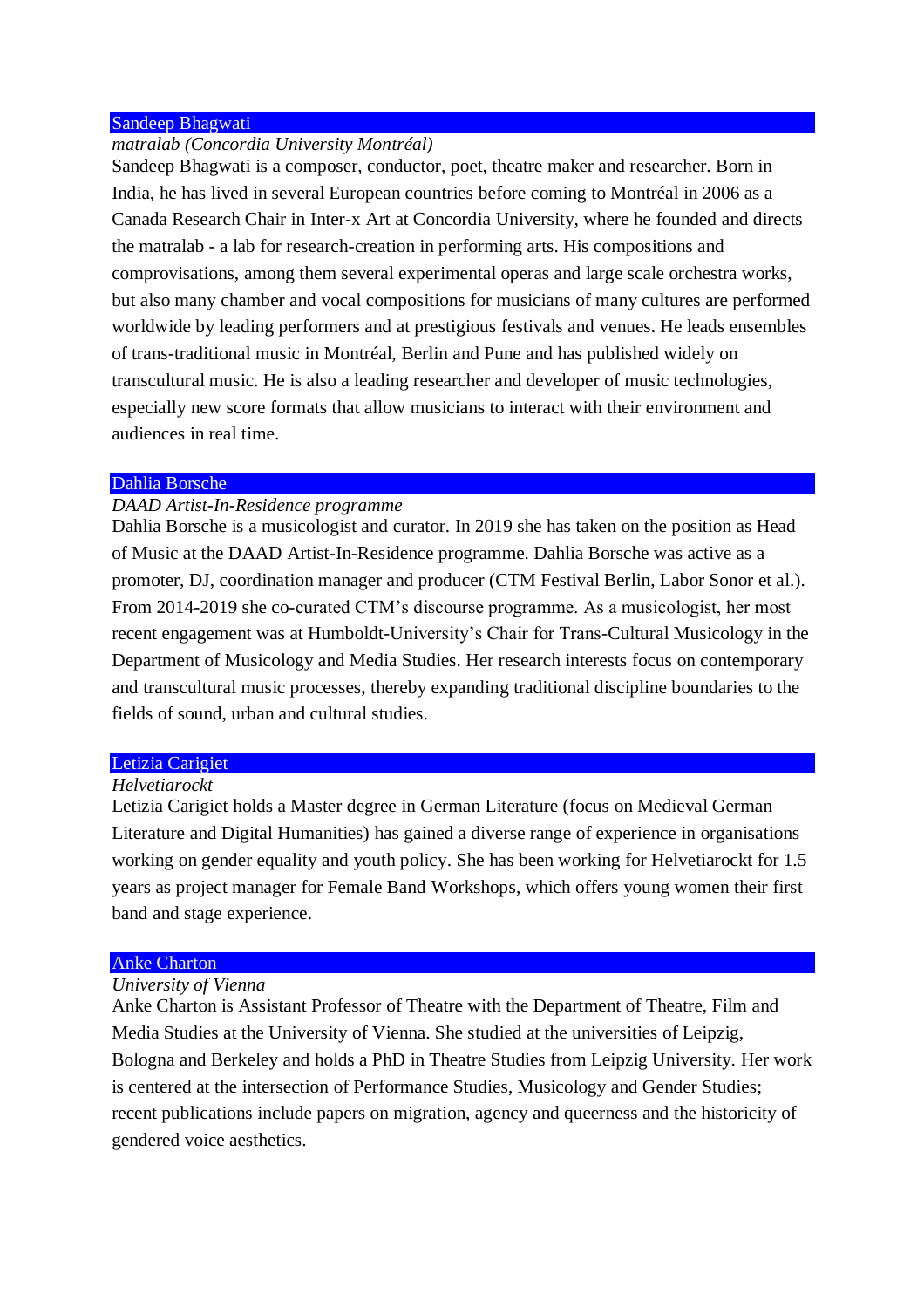## Lucien Danzeisen

## *FEM\*\_MUSIC\*\_, UdK Berlin*

Lucien Danzeisen (\*1989, Aargau/CH), Komponist\*in, artist. Besuchte das Young Composers Project (Künstlerhaus Boswil) und absolvierte einen Bachelor in Komposition (Josef Kost, Michel Roth, Bettina Skrzypczak) und Klavier (Yvonne Lang, Marc Hunziker) mit Nebenfach Cembalo (Bettina Seeliger) an der Hochschule – Musik Luzern (Abteilung Klassik). 2012-2014 in Basel ansässig. 2014-2018 Studium Komposition an der Hochschule für Musik Hanns Eisler Berlin bei Hanspeter Kyburz, Masterabschluss. Aktuell Lehrauftrag der UdK Berlin für FEM\*\_MUSIC\*\_. Mitglied im Insubordination Meta Orchestra (Genf). Konzerte in der Schweiz, in Deutschland, Finnland, Polen, Frankreich, Tschechien. Schwerpunkte Komposition und Freie Improvisation.

## Julia Eckhardt

## *Q-O2 Brussel*

Julia Eckhardt is a musician and curator in the field of the sounding arts and at the intersection of composed and improvised music. She is a founding member and artistic director of Q-O2 workspace in Brussels, for which she conceptualized different thematic projects such as Field Fest, Tuned City Brussels, Interpretations., the other the self, //2009// what do you make of what I say, DoUndo/Recycling G, Abstract Adventures, De Tijd is Rond, Speling.

As a performer of composed and improvised music she has collaborated extensively with composer Eliane Radigue, next to other artists such as Phill Niblock, Pauline Oliveros, Jennifer Walshe, Wandelweiser-composers, Rhodri Davies, Taku Sugimoto, Manfred Werder, Angharad Davies, Lucio Capece, Manu Holterbach, Anne Wellmer, Carol Robinson, several of them being represented on recordings.

She has been teaching and lecturing at Lemmens Institut (Leuven), Transmedia (LUCA Brussel) and La Cambre (Brussels). She is author of *The Second Sound*, conversation on gender and music, together with Leen De Graeve (umland), and of *Grounds for Possible Music* (Errant Bodies).

#### Gina Emerson

## *Hochschule für Musik und Theater Hamburg*

Gina Emerson is a PhD candidate in Musicology at the Institute for Cultural Innovation Research at Hamburg University of Music and Drama. She has been working with the Ulysses Network since November 2016 and is writing her doctoral thesis, 'Receiving the Contemporary: Investigating Audiences for Contemporary Classical Music', as part of the Network's Audience Research project. For this, she is conducting audience surveys at twelve contemporary classical music concerts from a range of institutions across Europe, including IRCAM, the Darmstadt Summer Course for New Music, Snape Maltings and the Ultima Festival. Prior to this, she was a Research Associate with the 3DMIN (Design, Development and Dissemination of New Musical Instruments) project at the Technical University of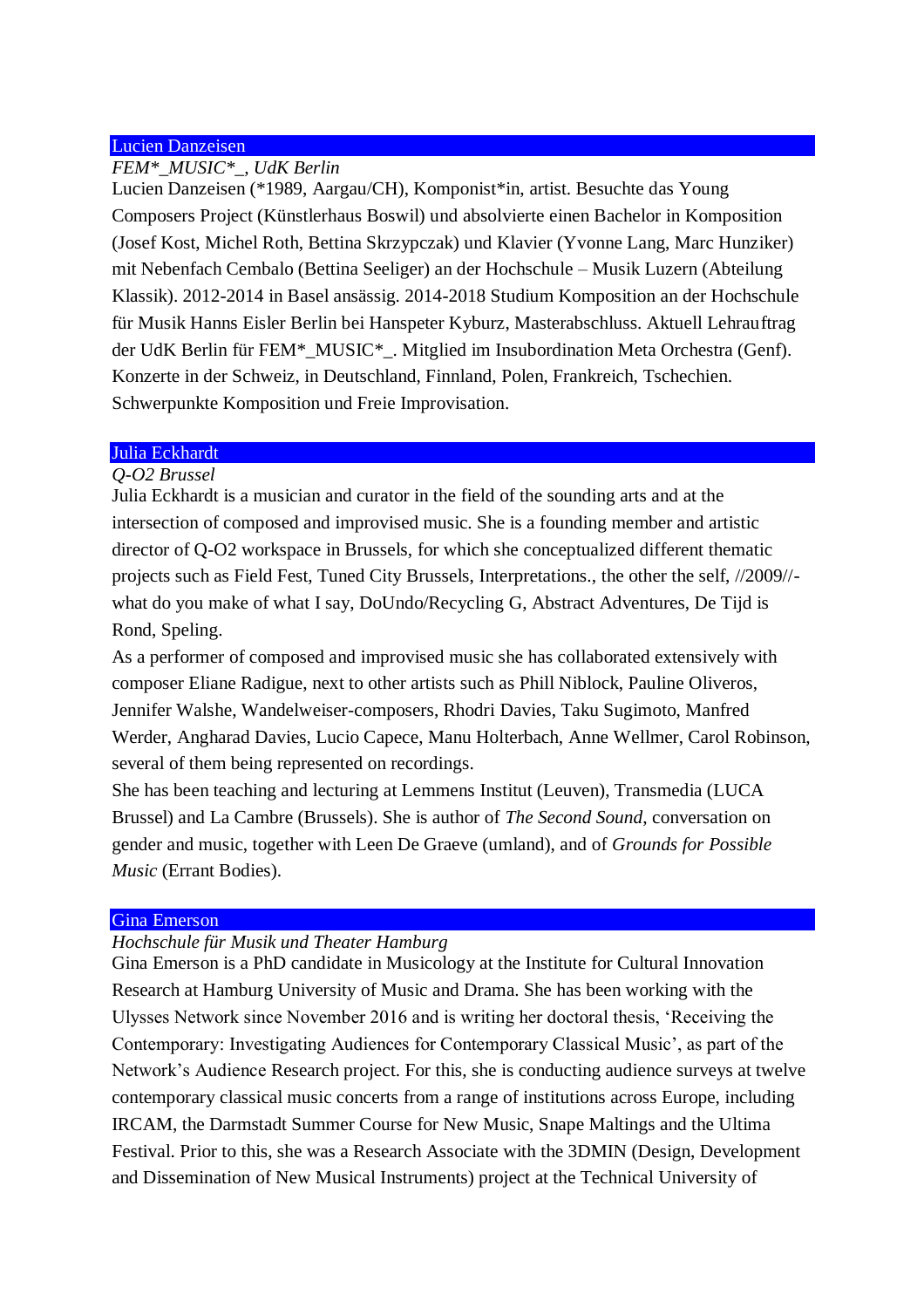Berlin. She holds an MA in Musicology from the Humboldt University of Berlin and BA in Music from the University of Oxford. Her research interests include 20th/21st century art music, empirical aesthetics, audiovisual music perception and the reception of contemporary music and new music technologies.

## Brandon Farnsworth

### *Zurich University of the Arts*

Brandon Farnsworth (b. 1991, Montreal, CA) is a music curator and scholar based in Zurich and Berlin. He completed his MA in Transdisciplinary Studies at the Zurich University of the Arts in 2015, and his BA in Music Performance in 2013. His dissertation in musicology with the title "Curating Festivals for Contemporary Music" will be completed at the Hochschule für Musik Carl Maria von Weber Dresden in 2019.

## Lona Gaikis

## *Academy of Fine Art Vienna*

Lona Gaikis \*1982 in Toronto, Canada. Postdoctoral researcher, author, curator, and lecturer in philosophy, musics and art. Her research involves the meaning of music in artistic practice and study of the "new key" in analytic philosopher Susanne K. Langer (\*1895; †1985). Active as curator and engaged with sub- and club cultures in musics and the arts, she founded the platform czirp czirp – experimental and sonic arts in 2009. Lona Gaikis holds a master degree in Fine Arts and PhD in Philosophy/Arts and Cultural Studies.

#### Baptiste Grandgirard

## *AEC Diversity, Identity, Inclusiveness Working group member*

Baptiste is a saxophone and recorder player from France, and a student at the Pôle Aliénor in Poitiers. He became involved in the AEC-Strengthening Music in Society project in 2018, as a member of both the student working group and the so-called 'Diversity, Identity and Inclusiveness'. He is involved in many ways in the student representation of his institution, trying to debate wherever he goes across Europe from his subjects of predilections.

#### Rosanna Gunnarsson

## *Konstmusiksystrar (Sisters in Contemporary Music)*

Rosanna Gunnarsson (SE) is a composer and sound artist based in Stockholm. Her main fields of work are contemporary music, both chamber and larger ensembles/orchestras, as well as electronic music and sound installations. One of her latest works is an audiovisual installation at Stockholm Arlanda airport, chronicling a Swedish surfer's experiences of riding waves in the Baltic sea. Since 2018 she is the chair of Konstmusiksystrar (Sisters in Contemporary Music).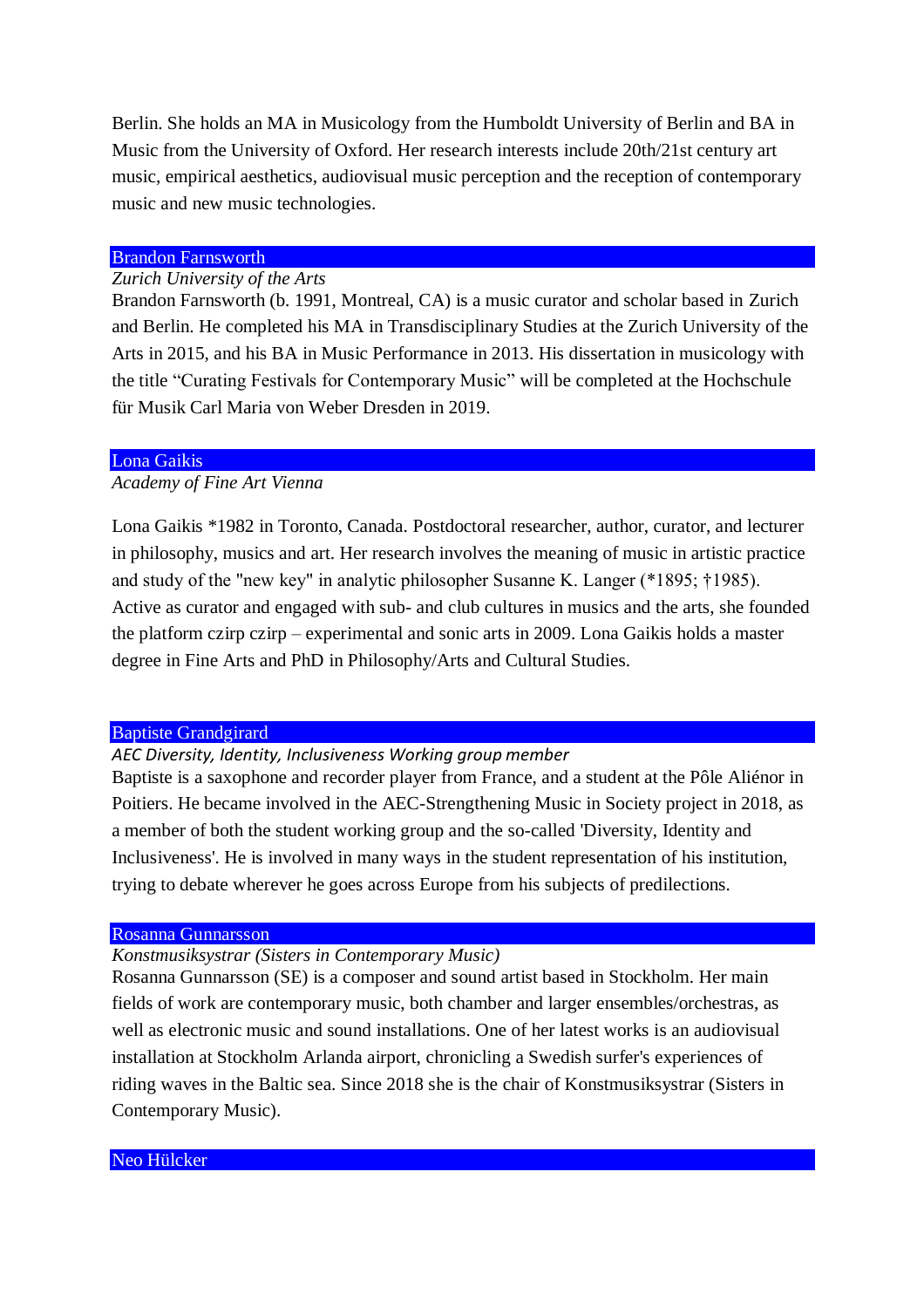Neo Hülcker is a composer performer whose work focuses on music as anthropological research in everyday life environments. Their compositions evolve as situations, performance-installations, actions and interventions, and deal with digital subculture (like ASMR), childhood, human-animal-relations, queer practice and cultural hacking. They are a part of the Y-E-S collective, who publishes music dealing with performativity, temporality, sound as physical experience and the cultural frames of concerts (y-e-s.org). Neo Hülcker created compositions and installations such as ..ear action (2016) with Stellan Veloce, "crackles" (2016) and "good dog" (2017) for MOCREP, "gib Pfötchen" (2017) for Maulwerker and "Da war ich noch nie in meinem ganzen Leben" (2017), "Musik für tote Tiere" (since 2017) and "tentaculus ohri" (2018) with Antonia Baehr.

## Anna Jakobsson

*Konstmusiksystrar (Sisters in Contemporary Music)* 

Anna Jakobsson (SE) is an artist-researcher, stage-director and producer based in Stockholm. Her practice expands over the fields of contemporary performance, opera and theatre and is distinguished by an interest in feminine narratives and non-hierarchical working methods. Since 2017 she is the creative producer of Konstmusiksystrar (Sisters in Contemporary music).

## Christina Lessiak

*University of Music and Performing Arts Graz / Centre for Gender Studies* Christina Lessiak BA MA, born in Klagenfurt, is a musicologist, pop-musician, songwriter,

event engineer, and cultural worker. She studied Musicology and Interdisciplinary Gender Studies at the Karl Franzens University of Graz, University for Music and Performing Arts Graz and Aarhus University/Denmark. In her academic work she focuses on issues of gender and inequality. Currently she is working with the componist and co-researcher Pia Palme on the project "On the fragility of Sounds" (funded by the Austrian Science Fund FWF) which takes place at the University for Music and Performing Arts Graz. Here she focuses on the issues of composing, feminism and autoethnography.

#### Rosanna Lovell

## *Independent Scholar*

Rosanna Lovell is a musician, educator, performer and radio maker from Australia who has been living and working in Berlin since 2009. In 2018 she completed a Masters at the Institute for Art in Context, Berlin University of the Arts. Her practice focuses on feminist and postcolonial perspectives in classical and new music which she explores through performance, intervention, sound and research. She develops workshops and projects and teaches music. She is part of Freien Radio Berlin-Brandenburg, where she focuses on topics such as music, gender and accessibility in and through radio.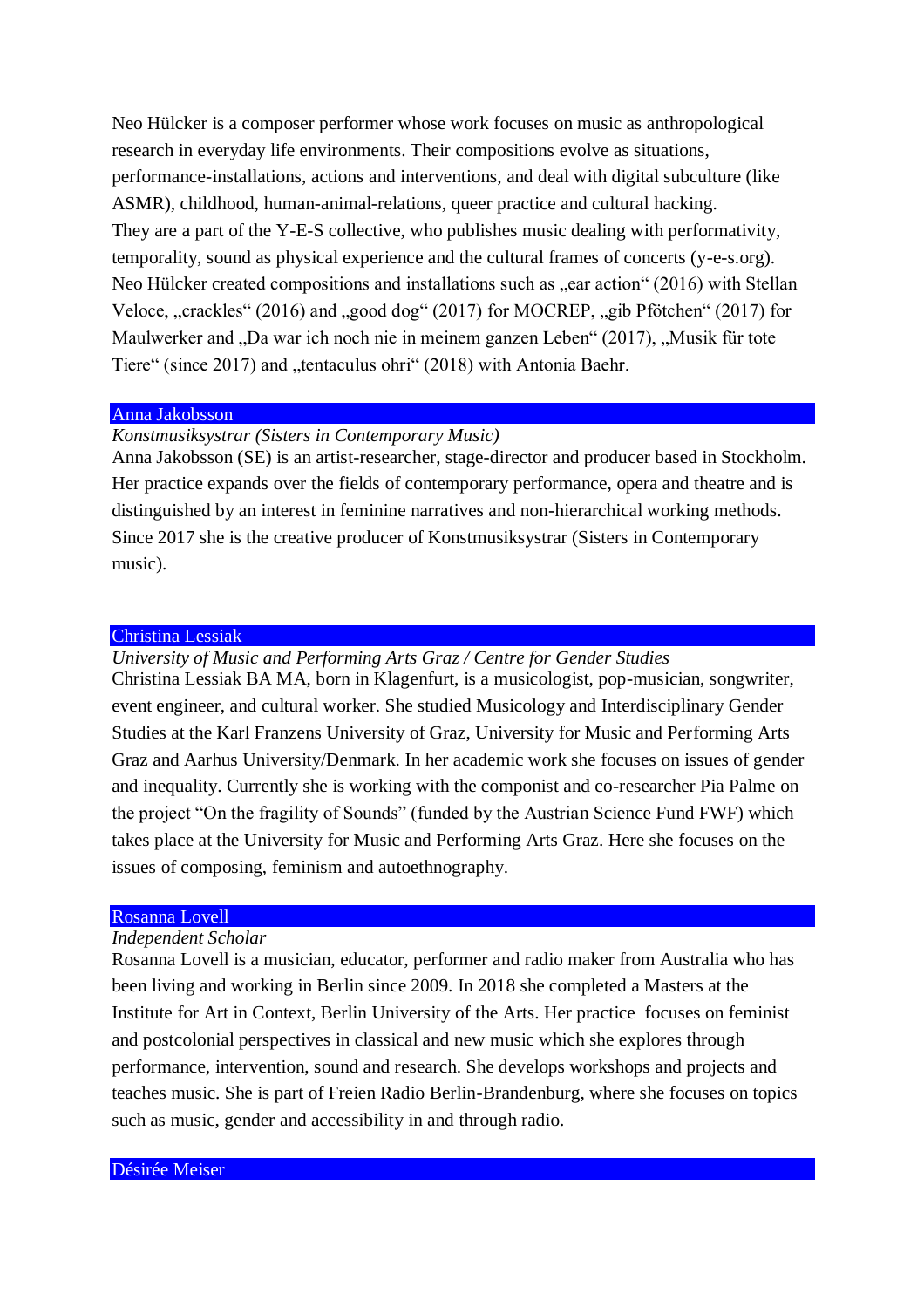## *Gare du Nord (Basel)*

D.M. ist Initiatorin, Mitbegründerin und Künstlerische Leiterin des Gare du Nord, dem Bahnhof für Neue Musik in Basel.

Sie absolvierte eine Schauspielausbildung an der Hochschule für Musik und Theater Hannover. Nach ihrem ersten Engagement am Staatstheater Darmstadt wurde sie von Frank Baumbauer 1988 ans Theater Basel verpflichtet, zu dessen Ensemble sie bis 1993 gehörte. In den folgenden Jahren arbeitete sie als Sängerin, Schauspielerin und/oder Regisseurin vor allem in Bereich Musiktheater. Seit der Eröffnung des Gare du Nord 2002 ist sie (bis 2008 gemeinsam mit der Dramaturgin Ute Haferburg) dessen künstlerische Leiterin. Innerhalb der letzten 15 Jahre hat sie ausserdem mehrere Musiktheaterproduktionen inszeniert und den Gare du Nord mit der Reihe Musiktheaterformen sukzessive als Ort für zeitgenössisches Musiktheater etabliert.

## Irena Müller-Brozovic

## *Hochschule für Musik FHNW*

Irena Müller-Brozovic, wissenschaftliche Mitarbeiterin Hochschule für Musik FHNW in Basel und Dozentin für Musikvermittlung an der Hochschule der Künste Bern. Studium der Schulmusik und Instrumentalpädagogik (Klavier) in Basel sowie Musikvermittlung in Detmold. Langjährige Praxis als Schulmusikerin (Sekundarstufe I und II) und als Leiterin interdisziplinärer partizipativer Kulturvermittlungsprojekte (u. a. mit dem Sinfonieorchester Basel, dem Kammerorchester Basel und der Basel Sinfonietta), 2007 ausgezeichnet mit dem "Junge Ohren Preis". Vorstandsmitglied von "Kulturvermittlung Schweiz" und Mitglied von "Musikvermittlung Schweiz+". Derzeit Promotion in Musikpädagogik an der Universität für Musik und darstellende Kunst Wien.

## Meredith Nicoll

## *Hochschule für Musik und Theater Hamburg*

Nicoll is currently studying with Prof. Yvi Jänicke at the Hochschule für Musik und Theater Hamburg and is the winner of the 2016 Elisa Meyer Vocal Competition. She has also recently won the 2016 Masefield Competition for Innovative Concerts for her concept "TRANSIT" and performs regularly with renowned ensembles for contemporary music such as SolistenEnsemble Phønix16 Berlin (@ashesandglory) and Ambitus Extended in Vienna.

## Nina Noeske

## *Hochschule für Musik und Theater Hamburg*

Studium (Musikwissenschaft, Philosophie, Musikpraxis u.a.) in Bonn, Weimar und Jena, Magisterabschluss 2001, Promotion 2005 am musikwissenschaftlichen Institut Weimar-Jena (Musikalische Dekonstruktion. Neue Instrumentalmusik in der DDR, Böhlau 2007), Habilitation 2014 an der Hochschule für Musik, Theater und Medien Hannover (Liszts "Faust": Ästhetik - Politik - Diskurs, Böhlau 2017). Berufliche Stationen: 2006 Wissenschaftliche Mitarbeiterin im Forschungsprojekt "Die Neudeutsche Schule" (Hochschule für Musik Weimar), 2007–2011 Wissenschaftliche Mitarbeiterin am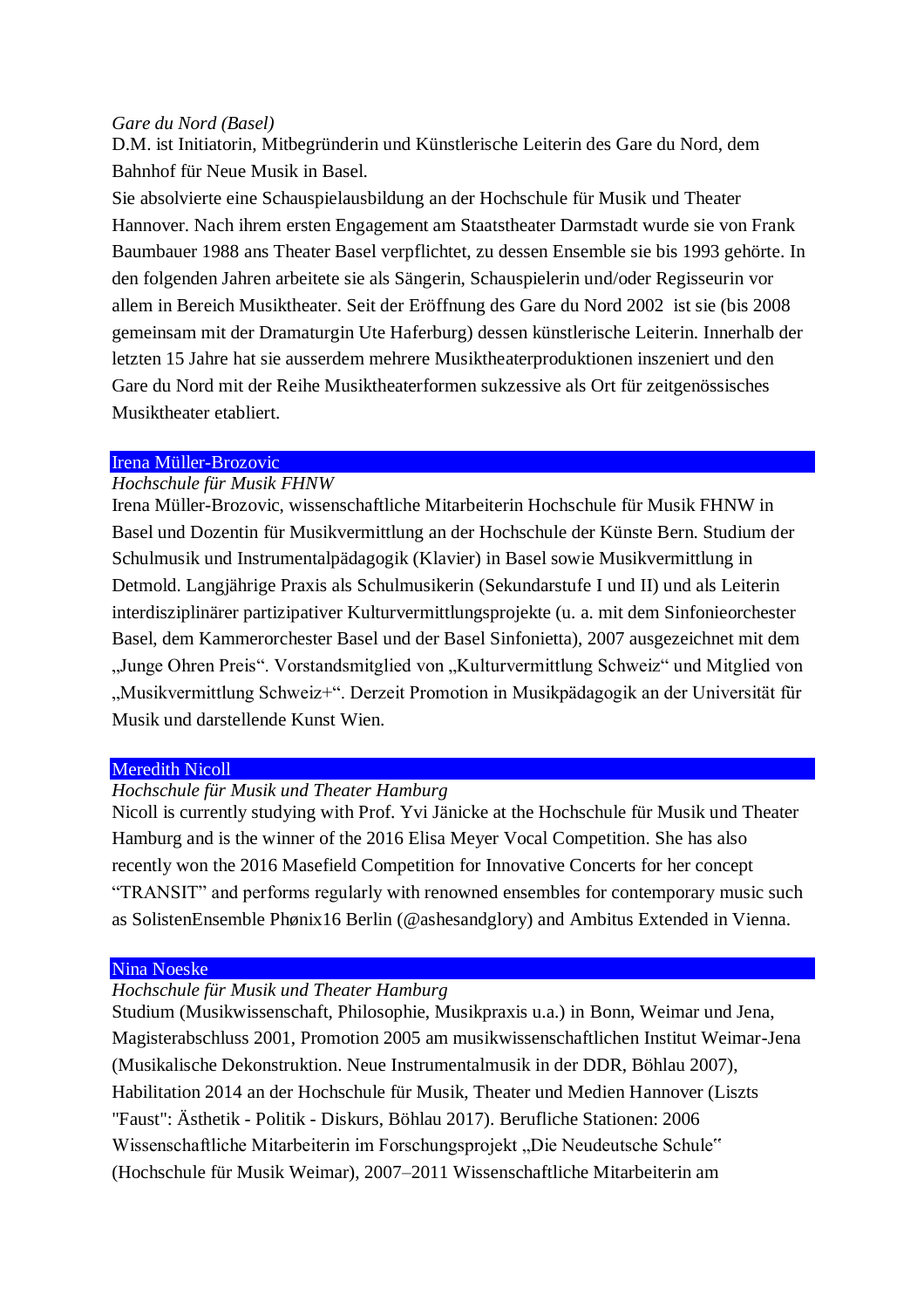Forschungszentrum Musik und Gender (Hochschule für Musik, Theater und Medien Hannover), 2012 Vertretungsprofessuren in Hannover (HMTM) und Hamburg (Hochschule für Musik und Theater), 2012–2014 Assistenzprofessorin für Musikwissenschaft an der Universität Salzburg. Seit Oktober 2014 Professorin an der HfMT Hamburg (seit 2016 Sprecherin der Fachgruppe Musikwissenschaft).

## Camilla Overgaard

## *AEC / Royal Academy of Music Aarhus*

Camilla Overgaard is a Danish songwriter, guitarist and entrepreneur, currently studying her master at The Royal Academy of Music Aarhus/Aalborg (RAMA) in Denmark. In her songwriting she reflects on society and has collaborated with musicians from different genres, actors and architects. As a member of the AEC Entrepreneurship Working Group and the AEC Student Working Group within the framework of the project Strengthening Music in Society, Camilla seeks to explore new ways of thinking within higher music education in order to help bring value to society.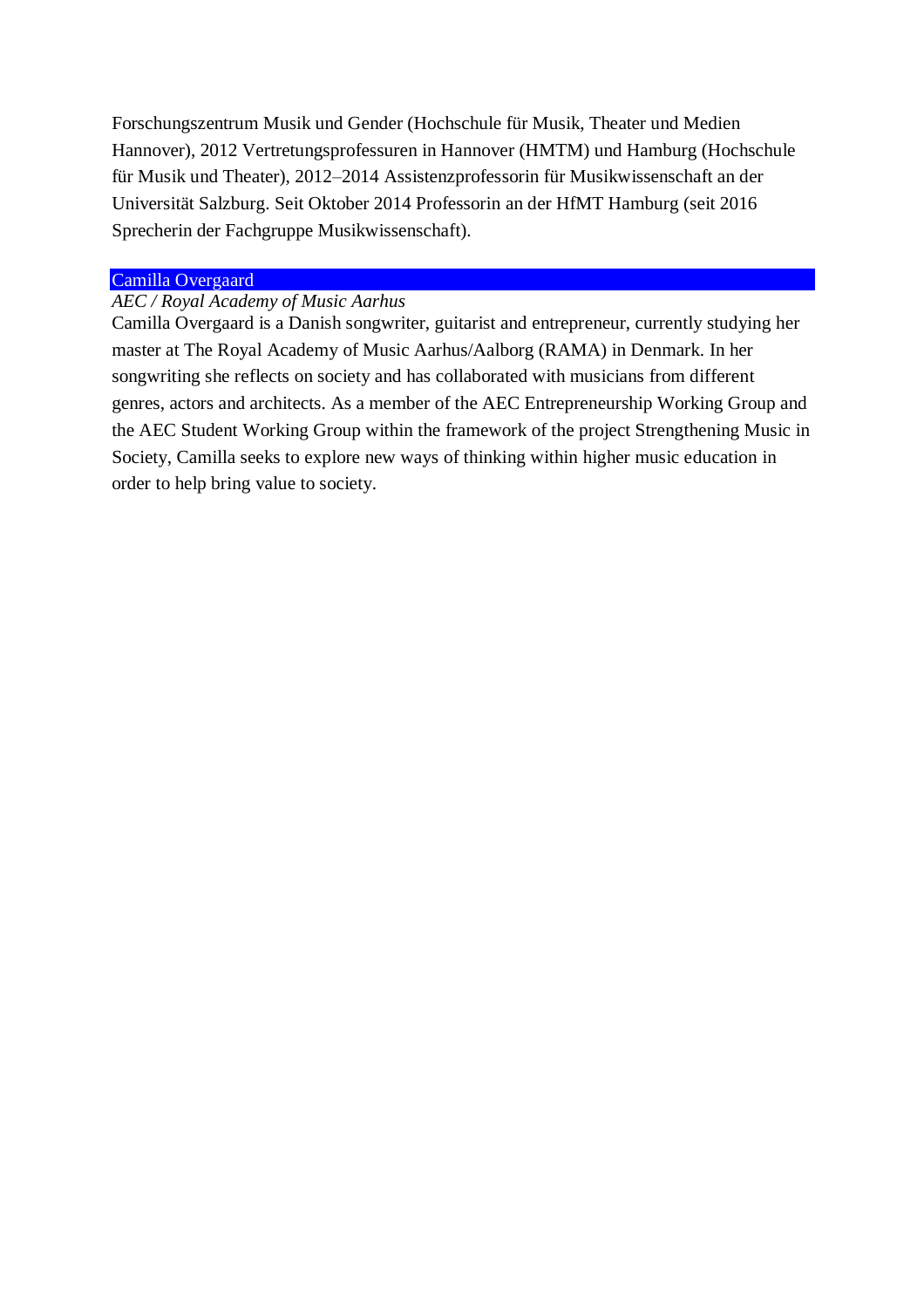## Lydia Rilling

## *Philharmonie Luxembourg*

Lydia Rilling, Chief Dramaturg at Philharmonie Luxembourg, is the Artistic Director of the rainy days festival. She has shaped the festival as a focused response to pressing cultural themes, offering a multiplicity of audiences – newcomers and specialists alike – a forum to experience and think about concert music in all of its diversity. She co-initiated the red bridge project, crossing the boundaries between music, dance, visual arts and film. As a writer, journalist and moderator, she has worked for institutions including Südwestrundfunk (SWR) and Berliner Festspiele. As a musicologist, she has edited books on 20th and 21st century music, Gustav Mahler and American music. Rilling studied Musicology and Comparative Literature in Berlin, Paris and St. Louis, was a Visiting Scholar at Columbia University in New York and taught musicology at Universität Potsdam from 2011 to 2016.

#### Luisa Santacesaria

## *Curating Diversity*

Luisa Santacesaria is a musician and musicologist. She studied piano at Scuola di Musica di Fiesole and graduated at the Department of Musicology and Cultural Heritage of Cremona (University of Pavia) with a MA thesis on the relationship between sound and space in electro-acoustic music. She was music curator of the Luigi Pecci Center for Contemporary Art in Prato (2016-2017). She currently collaborates as a musicologist with the Amici della Musica di Firenze concert season, the Centro Studi Luciano Berio, and with the research center Tempo Reale, where she curates the experimental music concert season TRK. Sound Club and the website musicaelettronica.it. Since 2015, she is a member of the collective of musicians Blutwurst.

## Evelyn Saylor

## *FEM\*\_ MUSIC\*\_*

Evelyn Saylor is a composer and performer living in Berlin, originally from New York City. She writes electronic music for the concert, for the theater, for modern dance, and for film. She finds arresting sounds in unexpected places and explores their materiality and sonic properties in her compositions through close recording and electronic manipulation. Found and created instruments, synthesis, processing, field recordings, and the human voice play a large role in her music. She has performed her work in the Tischlerei of the Deutsche Oper, the Akademie der Künste, HAU2, Dock 11, and other spaces in Berlin, and has received performances in Merkin Hall and Trinity Church Wall Street in New York, in California, and throughout Europe. As a composer, she regularly collaborates with the choreographer Ruben Reniers, as well as with the artist Holly Herndon as a performer. She has received commissions from the Stiftung Bauhaus Dessau, the Heroines of Sound Festival, the Orfeo Duo and the Church of the Heavenly Rest in New York City, and was the recipient of the Mellon Elemental Arts Award. She received her BA in composition from Pomona College in southern California and her MA in electronic music composition from the Universität der Künste Berlin. She currently teaches electronic music at the Universität der Künste Berlin,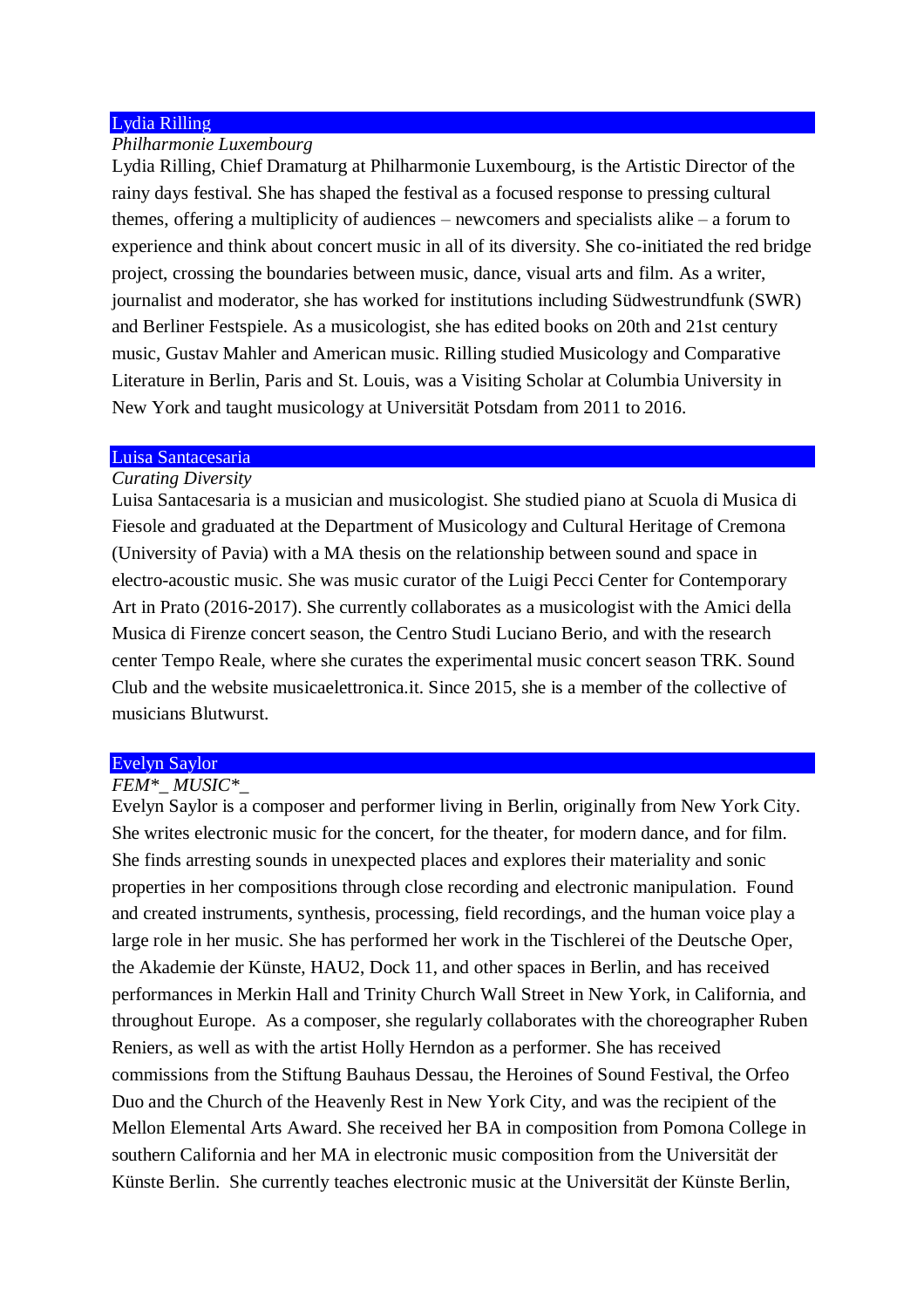and is co-founder and current active member of FEM\*\_ MUSIC\*\_ at UdK Berlin. Evelyn Saylor is also active as a singer, performer, pianist, synth player, and sound technician for live electronics.

## Christina Scharff

## *King's College London*

Dr. Christina Scharff is Senior Lecturer in Culture, Media and Creative Industries at King's College London. Her research interests are in gender, media, and culture with a focus on engagements with feminism and the politics of creative work. Christina is author of Repudiating Feminism: Young Women in a Neoliberal World (Ashgate, 2012) and, most recently, Gender, Subjectivity, and Cultural Work: The Classical Music Profession (Routledge, 2018). She co-edited (with Rosalind Gill) the books New Femininities: Postfeminism, Neoliberalism and Subjectivity (Palgrave Macmillan, 2011); Aesthetic Labour: Rethinking Beauty Politics in Neoliberalism (with Ana Sofia Elias and Rosalind Gill) (Palgrave Macmillan, 2017); and Digital Feminisms: Transnational activism in German protest cultures (with Carrie Smith-Prei and Maria Stehle).

#### Marc Texier

## *Festival Archipel, Genève*

Après des études de médecine à Paris, d'épistémologie à l'École des Hautes Etudes en Sciences Sociales avec Edgar Morin, et de composition au Conservatoire National Supérieur de Musique de Paris avec Pierre Schaeffer et Guy Reibel, Marc Texier se consacre à la direction artistique, la production radiophonique, et l'écriture.

En 1983, il fonde à la demande de la Fondation Royaumont le programme Voix Nouvelles (formation de compositeurs et chanteurs, ensembles en résidence, production de spectacles) auquel il a associé depuis 1990 un cours de composition, des ateliers pluridisciplinaires (musique, danse, théâtre, vidéo) et une action d'accompagnement d'artistes dans le cadre d'un réseau d'échanges internationaux (France-Hollande-Canada-Japon-Autriche-Allemagne).

Producteur à France-Musique de 1982 à 1997, il s'occupe particulièrement de la diffusion de la musique contemporaine et réalise des monographies de compositeurs dans le cadre des Matins des Musiciens : Scelsi, Ives, Varèse, Ohana, Pablo, Ligeti, Huber, Donatoni… Il poursuit cette activité de médiatisation à l'Ircam de 1995 à 2004 où il conçoit et développe une base de données documentaire sur la musique moderne brahms.ircam.fr.

Entre 1986 et 1992, il est co-fondateur et membre du comité de rédaction de la revue EntreTemps, puis en 1997-1998 du comité de Musica Falsa. Il publie régulièrement des textes sur la musique. Son journal de la création musicale, Moments passés-Musique présente, paraît aux Éditions Van Dieren. Depuis 2006, il est directeur général du festival Archipel de Genève.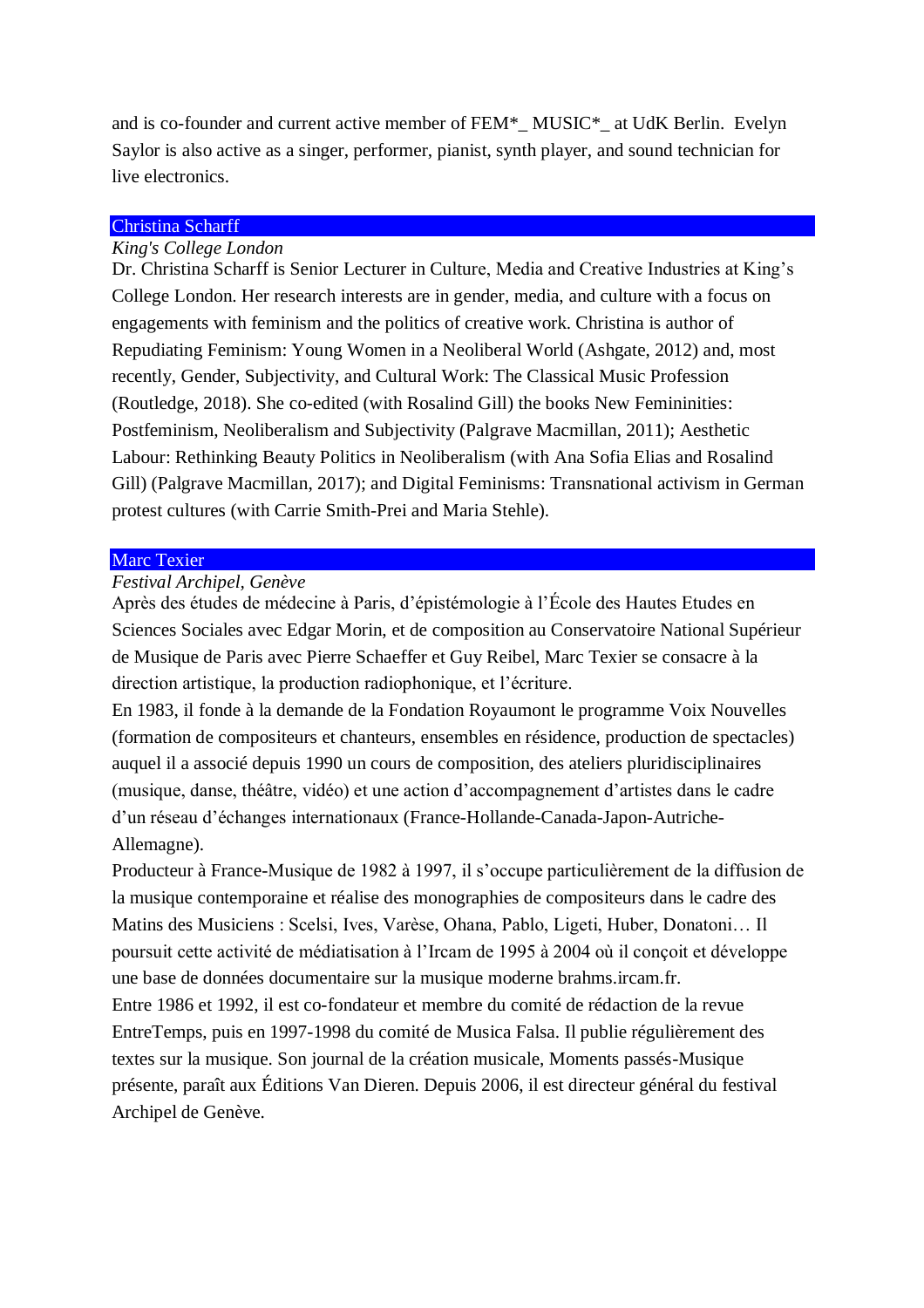## Elisabeth Treydte

## *Archiv Frau und Musik Frankfurt/M.*

Study of musicology in Frankfurt/M. and Vienna, researcher at Hochschule für Musik und Theater Hamburg (2014-2018). Since 2019 researcher at Archiv Frau und Musik Frankfurt/M., focusing on the project "Setting the Tone for Women in Music! Equal Opportunity for Women Composers." PhD Project on discourses and gender-stereotypes about contemporary male and female composers.

#### Susanne van Els

## *Royal Welsh Conservatoire of Music and Drama & Working Group for Learning&Teaching, SMS project, AEC*

Susanne van Els (1963) is one of the leading musicians of her generation.

She performed as a soloist and a chamber musician, and she ran a most entrepreneurial life in music; combining her own ensembles and projects, like a series of artistically fresh solo CDs, with traveling the world with the Schönberg Ensemble, doing advisory and policy development work whilst undertaking adventurous collaborations with the other arts. Significant composers like Louis Andriessen wrote new viola works for Susanne. Her recording of Ligeti's viola sonata for harmonia mundi won both the Diapason d'Or de l'Année and the Deutsche Schallplattenpreis in 2009.

After this truly satisfying international career, she started to work in higher education. She was the head of classical music department of the Royal Conservatoire The Hague. She was responsible for the interdisciplinary projects and joint curriculum at ZUYD Faculty of the Arts. For these institutions she developed relations with international higher education partners, a.o. in China. She led the European Opera Academy and is currently working in a Strategic Partnership project for new opera making and training. She is a member of board for innovative initiatives in the arts and she does policy advise, coaching and accreditation work.

Susanne is a member of the Learning & Teaching working group of the Strengthening Music in Society project of the Association Européenne Conservatoires. She performed forwardthinking work on assessment and curriculum development in higher music education recently she presented a keynote speech at the Centre of Excellence in Music Performance Education: 'How (not) to teach'.

#### Stellan Veloce

## *FEM\*\_MUSIC\*\_*

Sardinia born, I am now based in Berlin. I studied cello and composition and work in the field of contemporary new music and pop music. I also make music for dance pieces. I am co-founder of the Y-E-S.org platform and the Fem\*Music\* group at the Universität der Künste Berlin.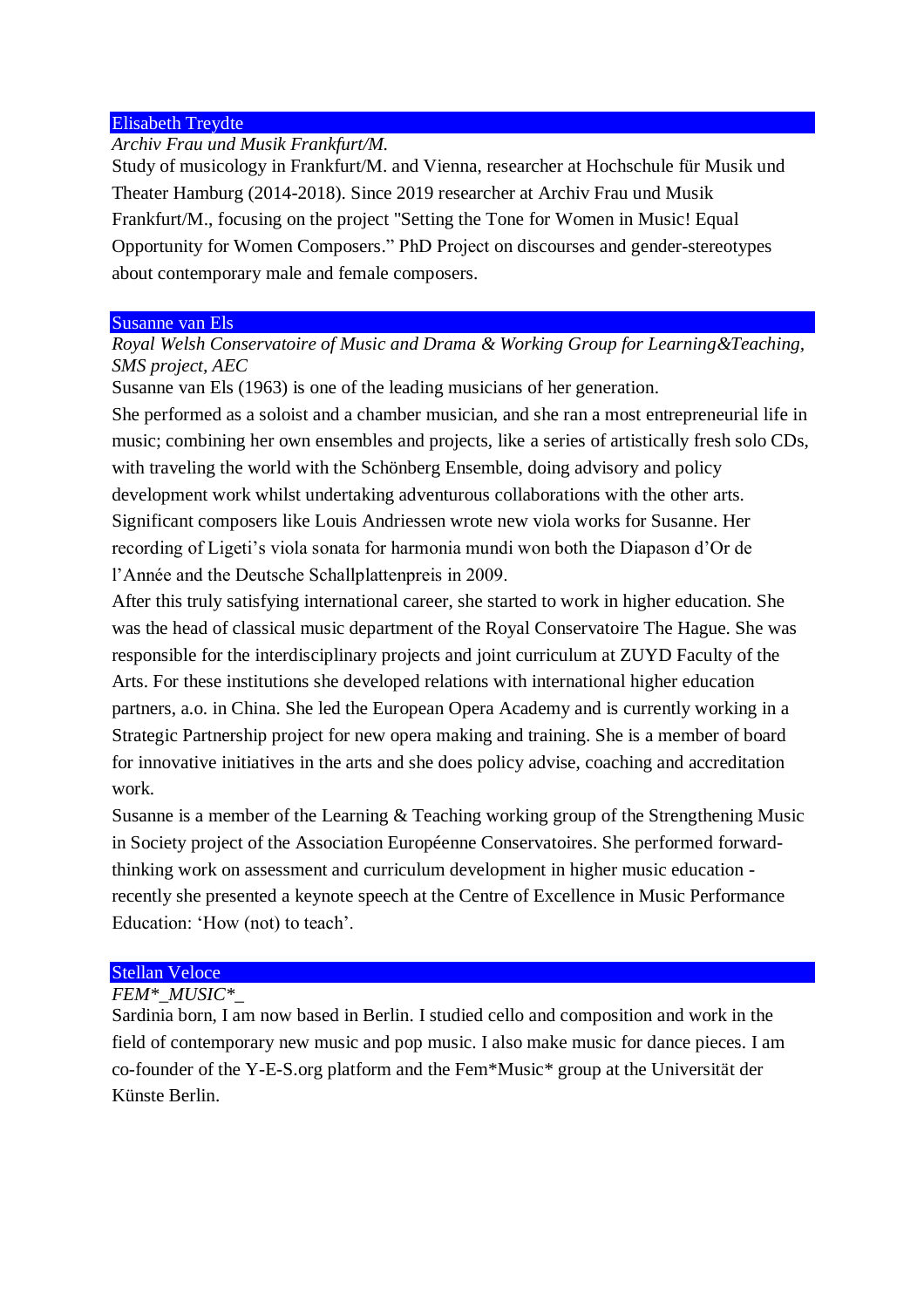## Sophie Vögele

## *Zurich University of the Arts*

Sophie Vögele is research associate at the Zurich University of the Arts (ZHdK) where she also holds teaching assignments. She pursues research in the field of Higher Art Education with a focus on diversity, intersectionality and politics of participation. She has co-directed the research project "Art.School.Differences. Researching Inequalities and Normativities in Higher Art Education" in which an ethnography of the selection process to Swiss art schools was conducted, providing pertinent results also for the field of music. She studied in Geneva, Basel, Heidelberg and Toronto, and conducted research in India. Currently, she pursues a PhD at the academy of fine arts in Vienna. She has varied teaching experience and delivered talks and workhops widely. A major publication "Reader Art.School.Differences" is forthcoming with Peter Lang Verlag. It features educational debate on core themes of Higher Art Education and theories of social inequality in five volumes and is complemented with extensive introductions, a glossary, and didactical questions.

#### Serge Vuille

## *Ensemble Contrechamps*

Serge Vuille est un programmateur, percussionniste et compositeur suisse engagé sur la scène de la musique contemporaine et expérimentale.

Il a développé une vision ouverte et engagée de la musique d'aujourd'hui avec la série Kammer Klang et l'ensemble de percussions et électroniques We Spoke, dont il a été directeur artistique durant respectivement cinq et dix ans. Il reprend en avril 2018 la direction artistique de l'Ensemble Contrechamps à Genève.

En tant que musicien, il joue notamment avec le London Sinfonietta, l'Ensemble Ictus, l'Orchestre symphonique de la BBC et le Martin Creed Band ainsi qu'en solo aux festivals de Huddersfield HCMF, Londres LCMF, les Schubertiades, SMC Lausanne, Musikpodium Zürich ou Druskomanija Vilnius. Il compose de la musique de concert ainsi que des pièces multimédia qui sont jouées en Suisse, en Angleterre, en Allemagne, en Lituanie, aux États-Unis, au Pérou et au Brésil. Serge enseigne également la musique expérimentale et coach l'ensemble de percussions au Royal College of Music de Londres.

#### Gabrielle Weber

## *Neo.Mx3 (PRESS)*

Gabrielle Weber, Musikpublizistin, -wissenschaftlerin und Musikerin, Redakteurin / Kuratorin der SRG-online Plattform neo.mx3 für das zeitgenössische und improvisierte Schweizer Musikschaffen, freie Autorin im Bereich zeitgenössische Musik für internationale Fachmedien, Forschungstätigkeit im Bereich historische und heutige Mediennarrative zum zeitgenössischen Schweizer Musikschaffen (u.a. Gender, Diversität etc.).